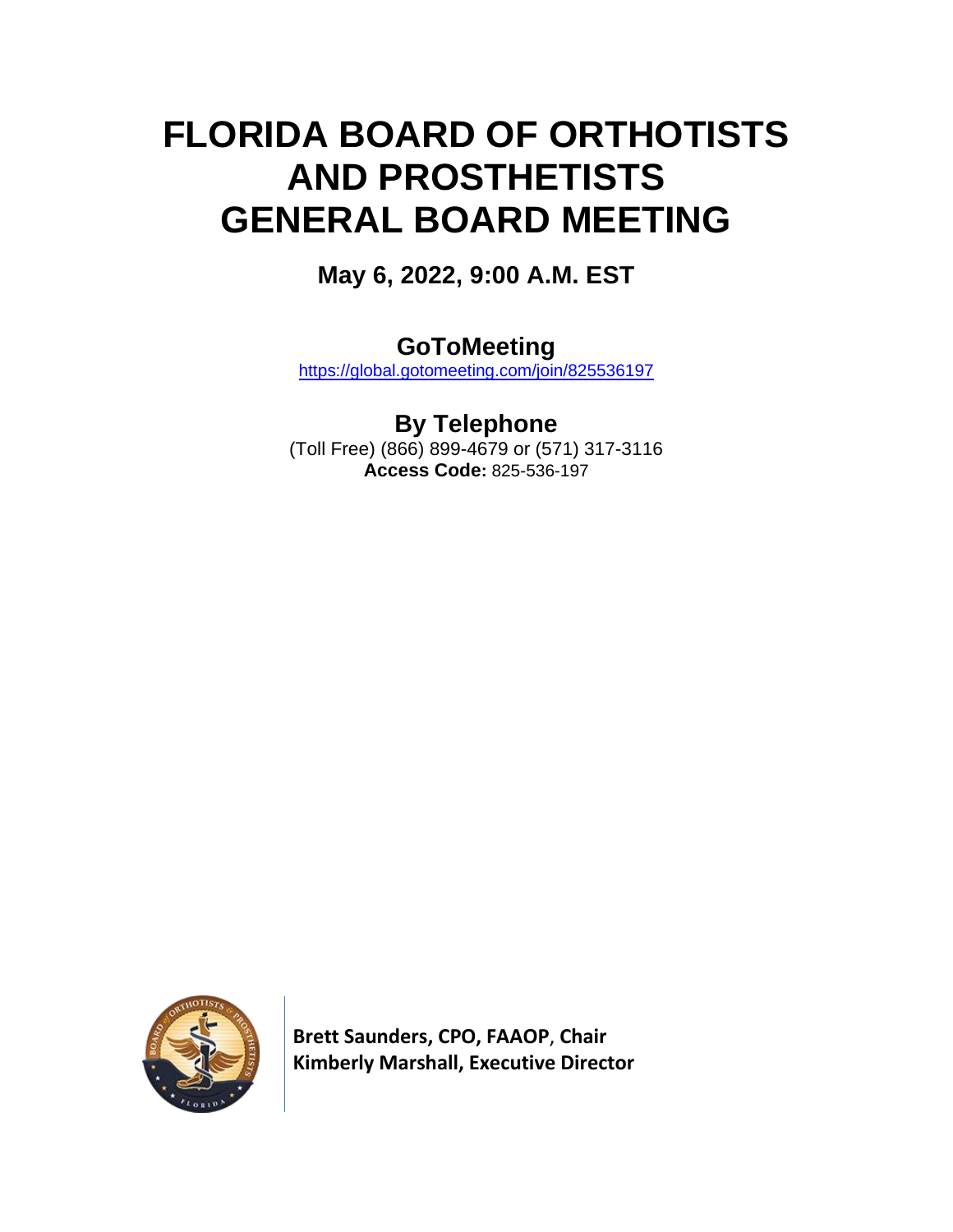[Page 2](https://floridasorthotistsprosthetists.gov/)



Florida Board of Orthotists and Prosthetists General Board Meeting May 6, 2022

#### **BOARD MEMBERS**

Brett Saunders, CPO, FAAOP, Chair Anne DuBois, CPO, LPO, Vice-Chair Michael Wright, CPO, LPO Lance A. Benson

## **BOARD STAFF**

Kimberly Marshall, Executive Director Eric Pottschmidt, Program Operations Administrator

## **BOARD COUNSEL**

Donna McNulty, Special Counsel

## **DEPARTMENT OF HEALTH COUNSEL**

Cynthia NashEarly, Assistant General Counsel

## **COURT REPORTER**

For The Record - 850-222-5491

**Participants in this public meeting should be aware that these proceedings are being recorded. An audio file of the meeting will be posted on the Florida Board of Orthotists and Prosthetists website.**

## **AGENDA**

- **I. CALL TO ORDER – ROLL CALL**
- **II. REVIEW AND APPROVAL OF MINUTES –** February 4, 2022
- **III. PROSECUTOR'S REPORT**

## **IV. REPORTS**

- a. Chair's Report
- b. Executive Director's Report
	- i. Legislative Update
	- ii. Financial Report
- c. Board Counsel's Report
	- i. Florida Association of Orthotists and Prosthetists (FAOP) Letter Rules 64B14-5.002 and 005, F.A.C. – CPR Certification
	- ii. Rule 64B14-7.001, F.A.C. Discipline
	- iii. Rules Report